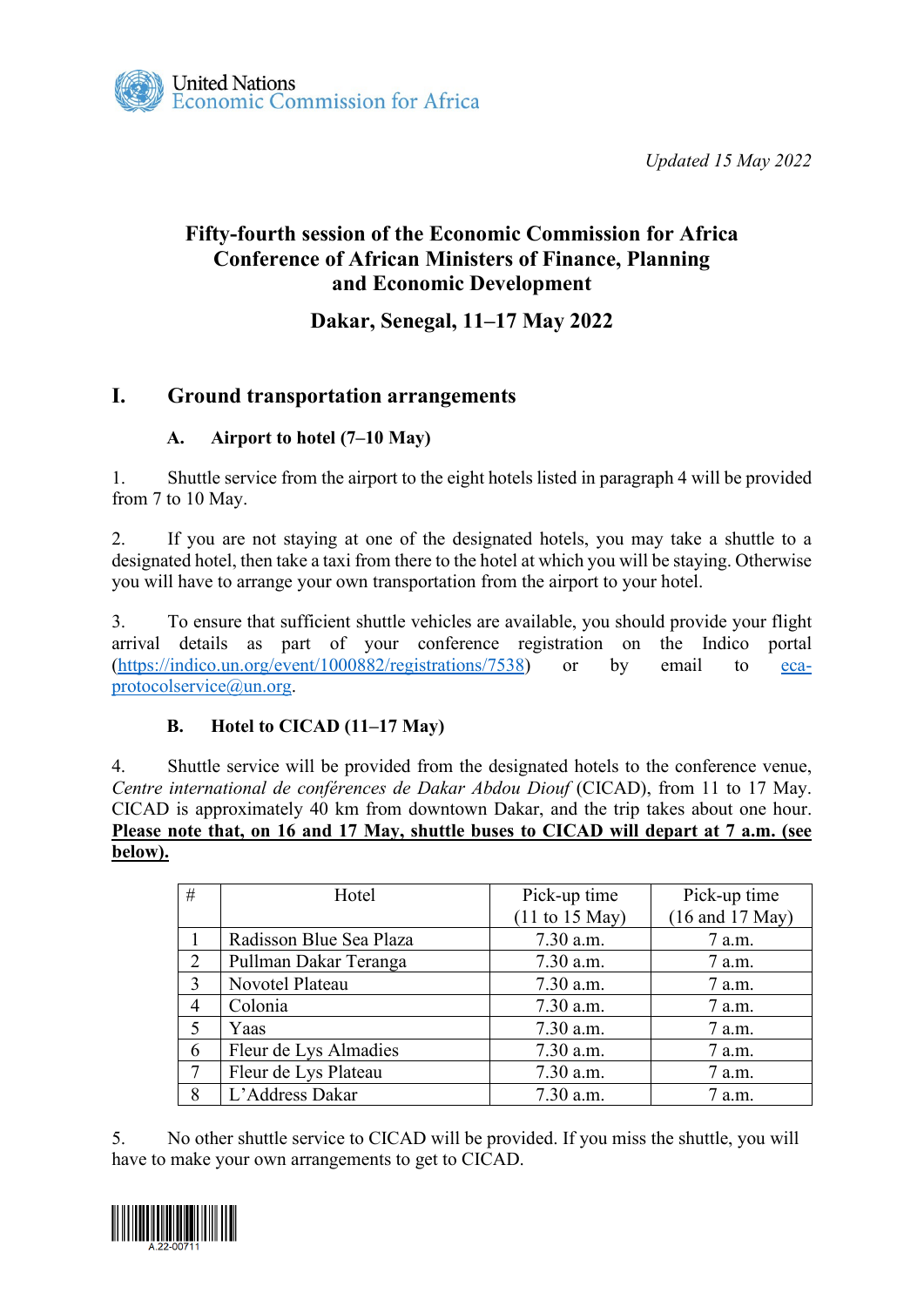### **C. CICAD to hotel (11–17 May)**

6. Each evening, after the conference events scheduled for the day have ended, shuttle service will be provided from CICAD to the eight hotels designated above. The specific departure times will be announced each day by the ECA secretariat.

7. If you are not staying at a designated hotel, you may take the shuttle to a designated hotel, then take a taxi from there to the hotel at which you are staying.

8. If you miss the shuttle, you will have to make your own arrangements to return to your hotel. Note that there are no taxis on standby at CICAD. However, there may be taxis on standby in front of the Radisson Diamniadio (located across the road from CICAD).

#### **D. Hotel to airport (18 and 19 May)**

9. Shuttle service from the designated hotels to the airport will be provided **on 18 and 19 May only**. More information on the shuttle-service schedule will be communicated separately. **No shuttle service to the airport will be provided after 19 May.**

10. If you are not staying at a designated hotel, you may take a taxi to a designated hotel, and from there take a shuttle to the airport. Otherwise you will have to arrange your own transportation from your hotel to the airport.

11. To ensure that sufficient shuttle vehicles are available, you should provide your flight departure details as part of your registration for the conference on the Indico portal [\(https://indico.un.org/event/1000882/registrations/7538\)](https://indico.un.org/event/1000882/registrations/7538) or by email to [eca](mailto:eca-protocolservice@un.org)[protocolservice@un.org.](mailto:eca-protocolservice@un.org)

### **II. Coronavirus disease testing arrangements**

[1](#page-1-0)2. Coronavirus disease  $(COVID-19)^1$  rapid-antigen tests will be administered in seven of the designated hotels that are in the city centre of Dakar (namely, the Colonia, Yaas, Fleurs de Lys Almadies, Pullman Dakar Teranga, Radisson Blue Sea Plaza, L'Address Dakar and Fleur de Lys Plateau hotels).[2](#page-1-1) All rapid-antigen tests will be administered free of charge. You should allot sufficient time prior to the hotel pick-up times listed in paragraph 4 to complete and receive the result of the required COVID-19 rapid test.

13. For those staying in the hotels in which COVID-19 tests will be administered, you should take your first rapid-antigen test on Tuesday, 10 May, in preparation for the first day of the conference. The tests will be administered in those hotels on 10 May between 8.30 p.m. and 10 p.m.

<span id="page-1-0"></span><sup>&</sup>lt;sup>1</sup> For additional information on measures to be taken to prevent the spread of COVID-19 at the conference, see the document "Information note for participants", which is available on the conference website [\(https://uneca.org/events/54th-session-of-the-economic-commission-for-africa/54th-session-of-the-economic](https://uneca.org/events/54th-session-of-the-economic-commission-for-africa/54th-session-of-the-economic-commission)[commission\)](https://uneca.org/events/54th-session-of-the-economic-commission-for-africa/54th-session-of-the-economic-commission).

<span id="page-1-1"></span><sup>&</sup>lt;sup>2</sup> There will be no testing facility at the Novotel Plateau. If you are staying at the Novotel Plateau, you will need to take the test at the Pullman or go to CICAD early enough to be tested and receive the result before the meeting starts.